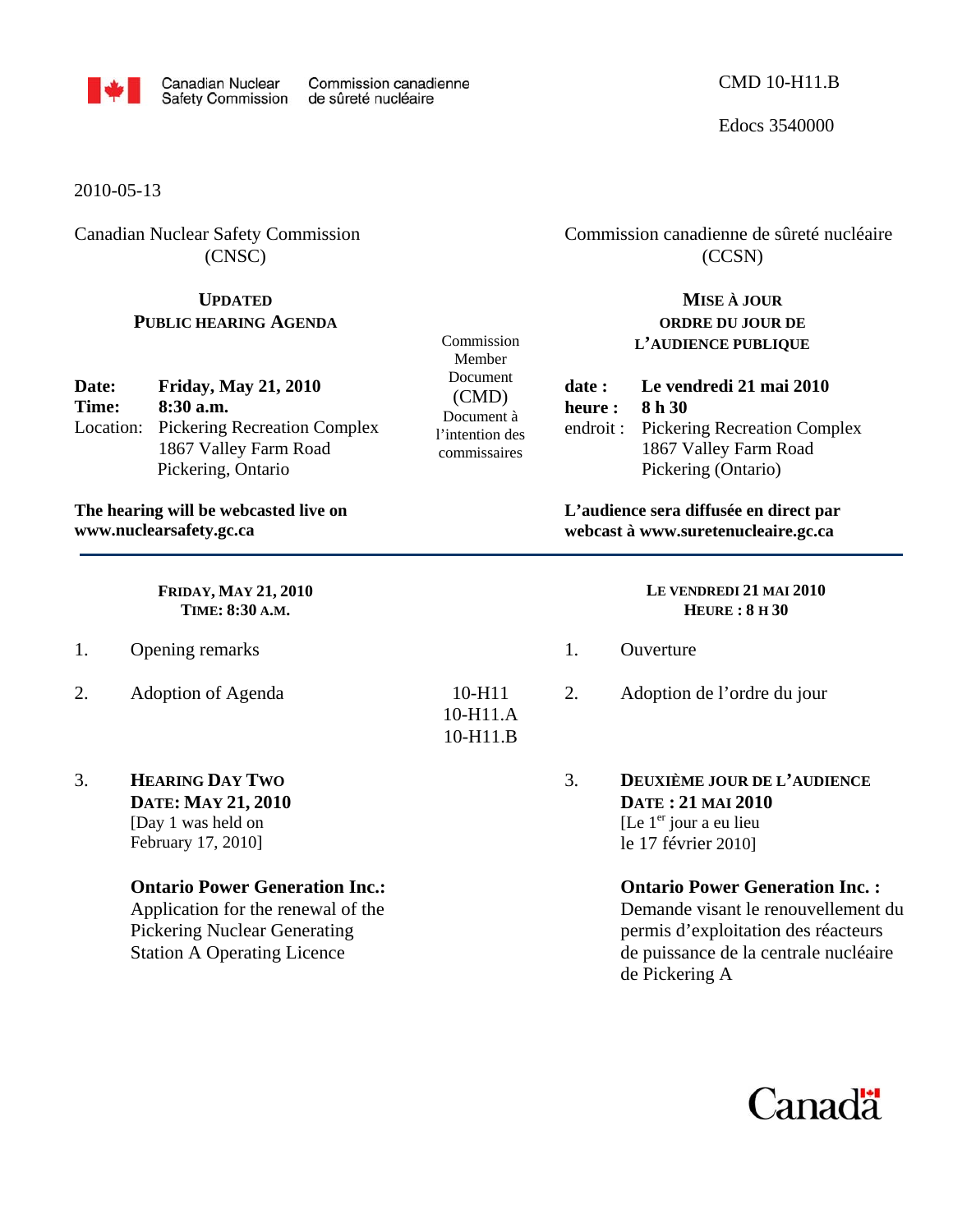| Oral presentation by<br><b>Ontario Power Generation Inc.</b>                               | 10-H6.1C<br>10-H6.1D<br>10-H6.1E             | Exposé oral par<br><b>Ontario Power Generation Inc.</b>                                                                         |
|--------------------------------------------------------------------------------------------|----------------------------------------------|---------------------------------------------------------------------------------------------------------------------------------|
| Oral presentation by<br><b>CNSC</b> staff                                                  | 10-H <sub>6</sub> .C<br>10-H <sub>6</sub> .E | Exposé oral par le<br>personnel de la CCSN                                                                                      |
| [CMD 10-H6.D contains prescribed<br>security information and is not<br>publicly available] | 10-H <sub>6</sub> .D                         | [Le CMD 10-H6.D contient des<br>renseignements réglementés qui portent<br>sur la sécurité et n'est pas accessible au<br>public] |
| Oral presentation by the<br>Ajax-Pickering Board of Trade                                  | 10-H <sub>6.2</sub>                          | Exposé oral par le<br>Ajax-Pickering Board of Trade                                                                             |
| Oral presentation by the<br><b>Pickering Nuclear Community</b><br><b>Advisory Council</b>  | 10-H <sub>6.3</sub>                          | Exposé oral par le<br><b>Pickering Nuclear Community</b><br><b>Advisory Council</b>                                             |
| Oral presentation by<br>Safe Communities of<br>Pickering and Ajax                          | 10-H6.4                                      | Exposé oral par<br>Safe Communities of<br>Pickering and Ajax                                                                    |
| Oral presentation by<br>North American Young<br>Generation in Nuclear,<br>Durham Chapter   | 10-H <sub>6.5</sub>                          | Exposé oral par<br>North American Young<br>Generation in Nuclear,<br>Durham Chapter                                             |
| Oral presentation by<br>Greenpeace Canada                                                  | 10-H <sub>6.6</sub><br>10-H6.6A              | Exposé oral par<br>Greenpeace Canada                                                                                            |
| Oral presentation by the<br>Town of Ajax                                                   | 10-H6.7                                      | Exposé oral par la<br>ville de Ajax                                                                                             |
| Oral presentation by the<br>City of Pickering                                              | 10-H <sub>6.8</sub><br>10-H6.8A              | Exposé oral par la<br>ville de Pickering                                                                                        |
| Oral presentation by the<br>Organization of<br><b>CANDU</b> Industries                     | 10-H6.9                                      | Exposé oral par<br>Organization of<br><b>CANDU</b> Industries                                                                   |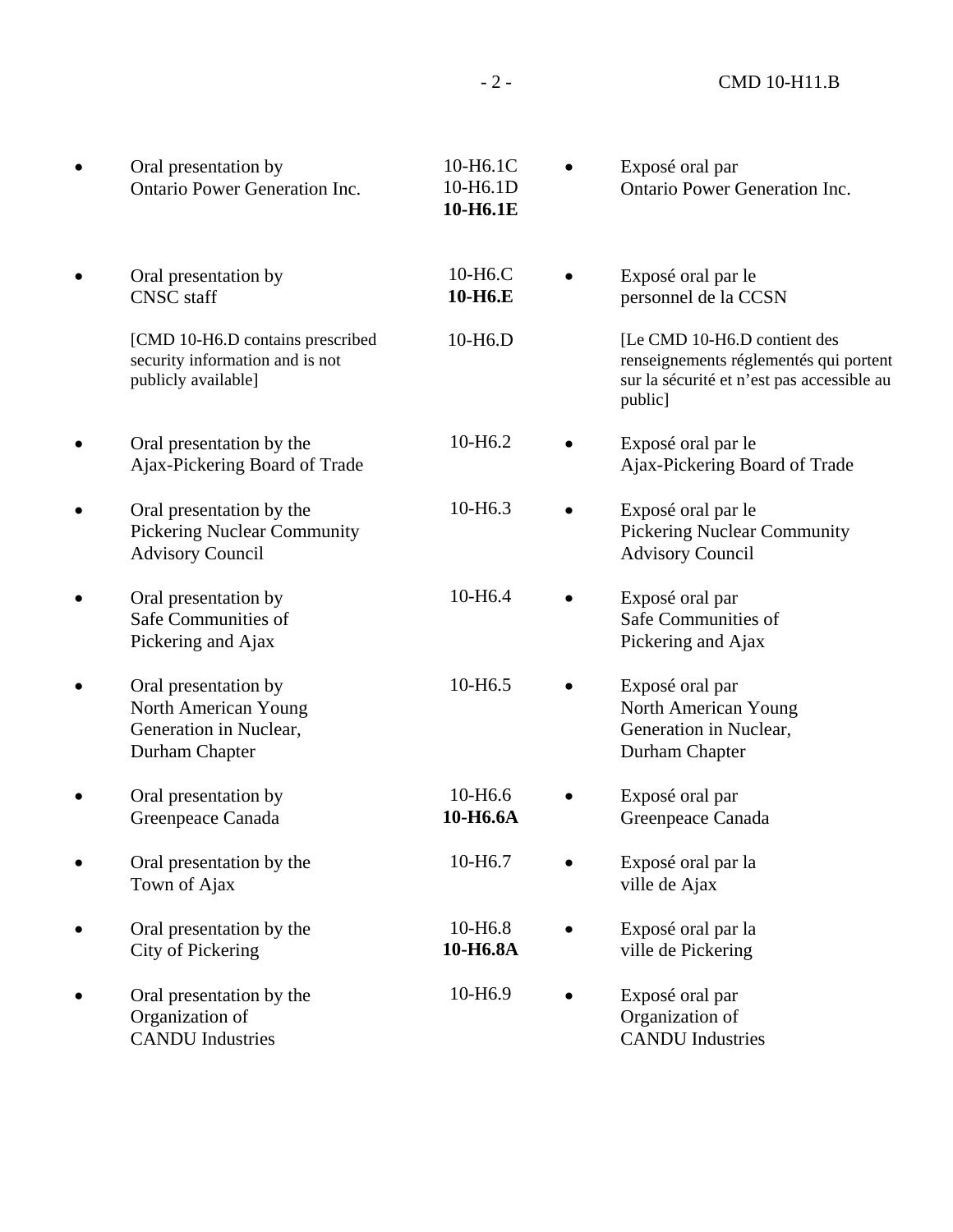- 3 - CMD 10-H11.B

| Oral presentation by the<br>Durham Strategic Energy Alliance                            | 10-H6.10              |           | Exposé oral par la<br>Durham Strategic Energy Alliance                                     |
|-----------------------------------------------------------------------------------------|-----------------------|-----------|--------------------------------------------------------------------------------------------|
| Oral presentation by<br><b>Durham Catholic District</b><br>School Board                 | 10-H6.11              |           | Exposé oral par<br><b>Durham Catholic District</b><br><b>School Board</b>                  |
| Oral presentation by the<br>Power Workers' Union                                        | 10-H6.12<br>10-H6.12A |           | Exposé oral par le<br>Syndicat des travailleurs et<br>travailleuses du secteur énergétique |
| Oral presentation by the<br>Society of Energy Professionals,<br><b>IFPTE Local 160</b>  | 10-H6.13              |           | Exposé oral par la<br>Society of Energy Professionals,<br><b>IFPTE Local 160</b>           |
| Oral presentation by<br>Lake Ontario Waterkeeper                                        | 10-H6.14              |           | Exposé oral par<br>Lake Ontario Waterkeeper                                                |
| Oral presentation by the<br><b>Pickering East Shore</b><br><b>Community Association</b> | 10-H6.15              |           | Exposé oral par la<br><b>Pickering East Shore</b><br><b>Community Association</b>          |
| Oral presentation by the<br><b>Canadian Nuclear</b><br>Workers' Council                 | 10-H6.16<br>10-H6.16A |           | Exposé oral par le<br>Conseil canadien des<br>travailleurs du nucléaire                    |
| Oral presentation by the<br>Greater Oshawa Chamber<br>of Commerce                       | 10-H6.23              |           | Exposé oral par la<br>Greater Oshawa Chamber<br>of Commerce                                |
| Oral presentation by the<br>Whitby Chamber of Commerce                                  | 10-H6.35              |           | Exposé oral par la<br>Whitby Chamber of Commerce                                           |
| Written submission from the<br>Durham College                                           | 10-H6.17              |           | Mémoire du<br>Durham College                                                               |
| Written submission from the<br>Durham Nuclear<br><b>Health Committee</b>                | 10-H6.18              |           | Mémoire du<br>Durham Nuclear<br><b>Health Committee</b>                                    |
| Written submission from<br>Mark Holland, MP,<br>Ajax-Pickering                          | 10-H6.19              | $\bullet$ | Mémoire de<br>Mark Holland, député,<br>Ajax-Pickering                                      |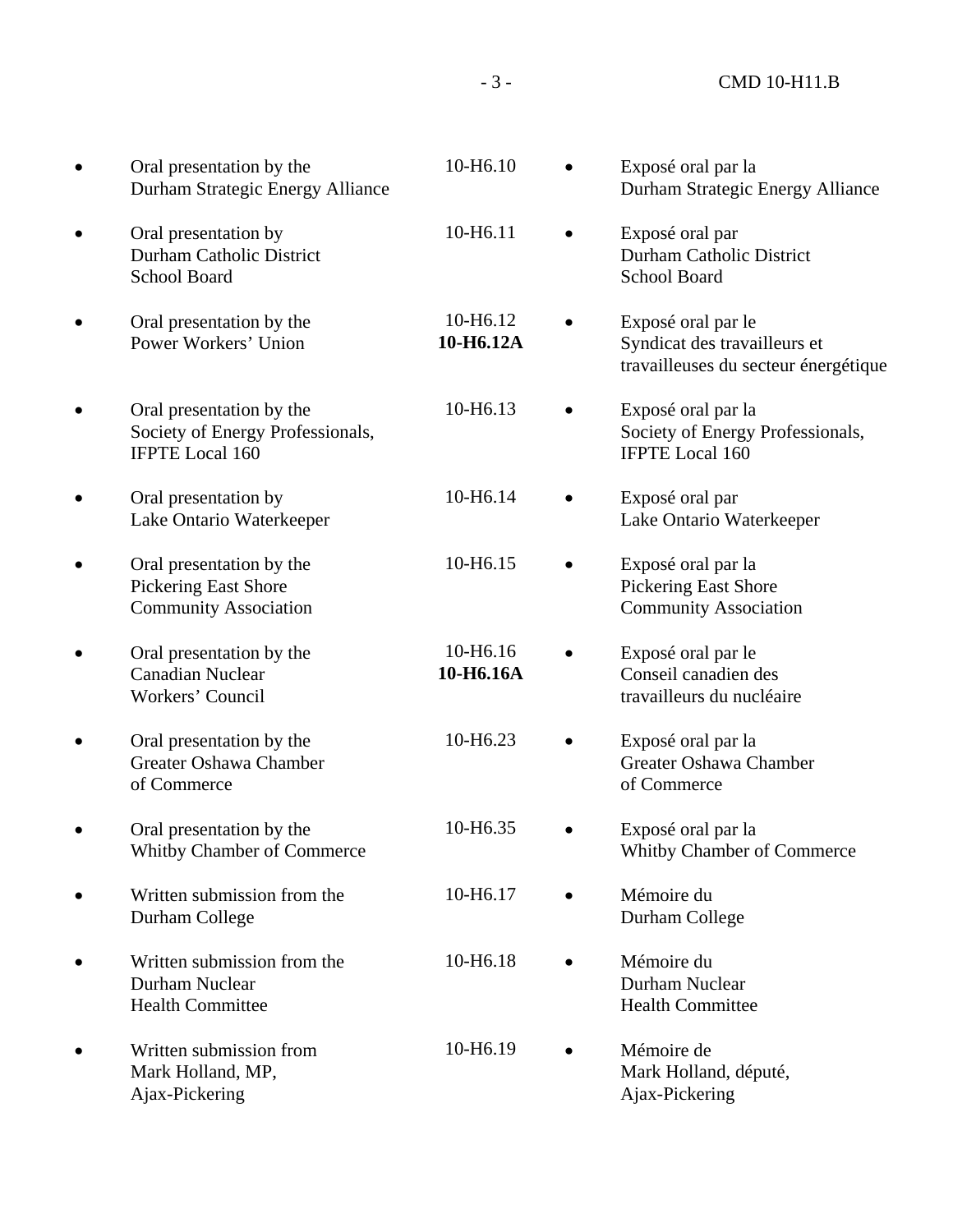- 4 - CMD 10-H11.B

| $\bullet$ | Written submission from<br>Joe Dickson, MPP, Ajax-Pickering                            | 10-H6.20 | Mémoire de<br>Joe Dickson, député, Ajax-Pickering                  |
|-----------|----------------------------------------------------------------------------------------|----------|--------------------------------------------------------------------|
| $\bullet$ | Written submission from the<br>PineRidge Arts Council                                  | 10-H6.21 | Mémoire du<br>PineRidge Arts Council                               |
|           | Written submission from<br>Big Brothers and Sisters of<br>Ajax-Pickering               | 10-H6.22 | Mémoire de<br>Big Brothers and Sisters of<br>Ajax-Pickering        |
| $\bullet$ | Written submission from the<br>Regional Municipality of Durham                         | 10-H6.24 | Mémoire de la<br><b>Regional Municipality of Durham</b>            |
| $\bullet$ | Written submission from the<br>University of Ontario<br><b>Institute of Technology</b> | 10-H6.25 | Mémoire de<br>University of Ontario<br>Institute of Technology     |
|           | Written submission from<br>United Way of<br>Ajax-Pickering-Uxbridge                    | 10-H6.26 | Mémoire de<br>United Way of<br>Ajax-Pickering-Uxbridge             |
| $\bullet$ | Written submission from<br>Scientists in School                                        | 10-H6.27 | Mémoire de<br>Scientists in School                                 |
| $\bullet$ | Written submission from<br>St. Paul's On-The-Hill<br><b>Community Food Bank</b>        | 10-H6.28 | Mémoire de<br>St. Paul's On-The-Hill<br><b>Community Food Bank</b> |
|           | Written submission from<br><b>SNAP Pickering</b>                                       | 10-H6.29 | Mémoire de<br><b>SNAP Pickering</b>                                |
|           | Written submission from<br>Veridian Corporation                                        | 10-H6.30 | Mémoire de<br>Veridian Corporation                                 |
|           | Written submission from<br><b>Rouge Valley Health</b><br><b>System Foundation</b>      | 10-H6.31 | Mémoire de<br>Rouge Valley Health<br><b>System Foundation</b>      |
|           | Written submission from<br>Wayne Arthurs, MPP,<br>Pickering-Scarborough East           | 10-H6.32 | Mémoire de<br>Wayne Arthurs, député,<br>Pickering-Scarborough East |